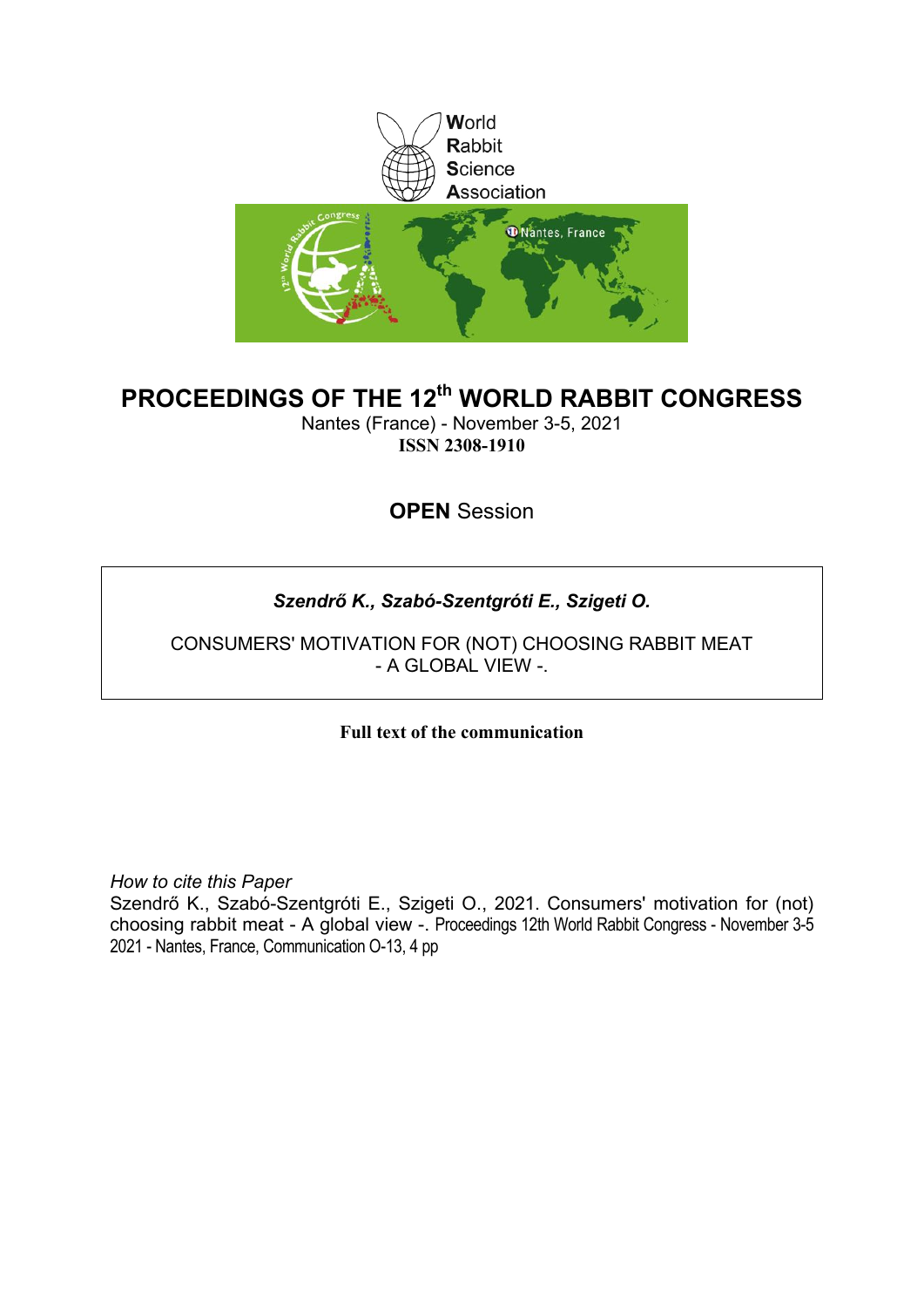# **CONSUMERS' MOTIVATION FOR (NOT) CHOOSING RABBIT MEAT - A GLOBAL VIEW -**

### **Szendrő K.\*, Szabó-Szentgróti E., Szigeti O.**

Dept. of Marketing and Management, Kaposvár University, , 40, Guba S. Str. Kaposvár H-7400 \*Corresponding author: szendro.katalin@ke.hu

#### **ABSTRACT**

The aim of the study was to examine consumers' attitudes and motivations for (not) choosing rabbit meat through a questionnaire. The global consumer study was conducted online in 2018. The motivation of 420 Hungarian, 229 Spanish, 201 Chinese, 242 Italian, 198 Polish, 69 French, 59 Mexican and 442 other nationality respondents was evaluated. The most frequent rabbit meat consumption was registered in the Mediterranean countries. However, the rabbit meat consumption of younger generation is low. Since they are the consumers of the future, particular emphasis should be placed on increasing their awareness on the benefits of rabbit meat, besides introducing rabbit meat in kindergarten and school catering. The availability of semi-finished products and ready-to-eat meals could also encourage consumption.

**Key words**: Global, Rabbit meat, Consumption, Consumer attitude

#### **INTRODUCTION**

World rabbit meat production is constantly increasing. However, this is primarily due to the growth in China (FAO, 2019). In some other countries (e.g. Russia, Egypt, Mexico) an upward trend can be observed, but in the most important European countries (Italy, France, Spain) the production is declining.

In order to increase rabbit meat production, better understanding of consumer habits is needed. Several researchers have conducted studies for this purpose: Beal *et al.* (2004) in the USA, Villanueva *et al*. (2015) in Mexico, González-Redondo and Rodríguez-Serrano (2012) and Buitrago-Vera *et al*. (2016) in Spain, Szendrő (2016) in Hungary, Gomant (2018) in France, Petrescu and Petrescu-Mag (2018) in Romania, Gao and Zheng (2016) in China, Hoffman *et al.* (2005) in South Africa. Obviously, rabbit meat consumption is different in each country. While those living in Mediterranean countries (e.g. Malta, Spain, Portugal) consume a lot of rabbit meat (Kallas and Gil, 2012; Petracci *et al.,* 2018), other countries have less tradition in this regard (Petrescu and Petrescu-Mag, 2018).

Despite the negative trend that some countries face continuous decline in rabbit meat consumption, consumers identify rabbit meat as a healthy meat (EC, 2017). Positive attitude towards rabbit meat is influenced by age, gender, race, education, household income, education, size and composition, as well as areas of residence (Beal *et al*., 2004; Szendrő, 2016; Buitrago-Vera *et al.,* 2016; Gomant, 2018). González-Redondo *et al.* (2010) highlighted that the reason for avoidance or absence of consumption is threefold: organoleptic characteristics, lack of consumption habit, and emotional and moral reasons. Some meat consumers refuse animals that are considered as pets (Isaacs, 2013). According to Bodnár and Horváth (2008) and Szendrő (2016), those who had negative attitude towards rabbit meat were either vegetarian or refused consumption due to emotional reasons. Moreover, changing consumer habits towards convenience foods and consumer price expectations and price competition at retail level versus other meats also affect rabbit meat consumption (EC, 2017).

In previous studies the factors influencing the consumption of rabbit meat have been studied in a particular country. In the present study the same (translated) questionnaire was sent to consumers in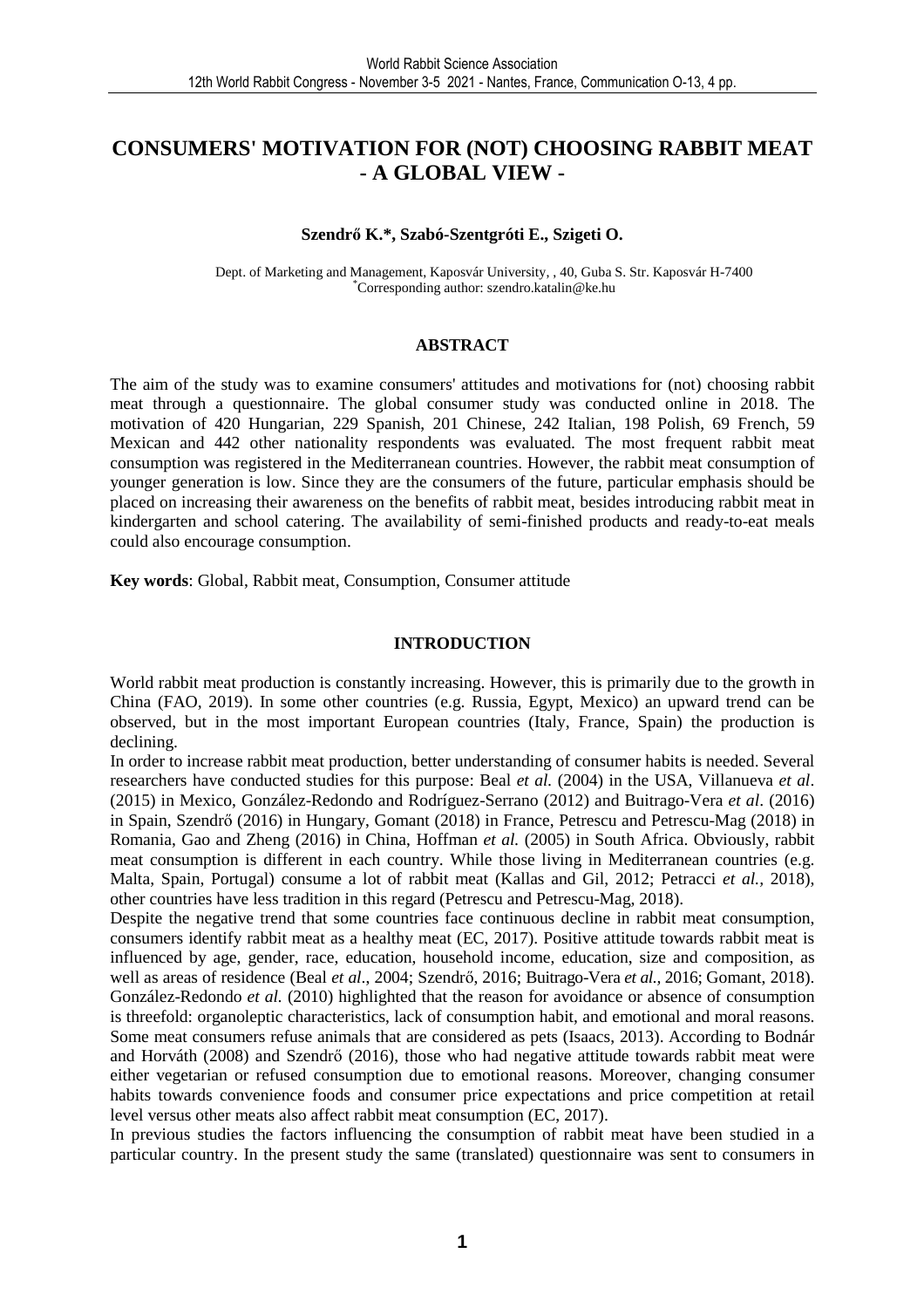different countries. Therefore, this paper deals with the drivers of consumers' motivation for (not) choosing rabbit meat, globally.

## **MATERIALS AND METHODS**

### **Experimental design**

The global consumer study was conducted in 2018. The survey consisted of 28 structured questions, asking respondents – among other questions – regarding their frequency of consumption, healthiness of rabbit meat compared to meat of other animal species (beef, chicken, equine, fish, lamb and pork), causes of rejection and background information. Among non-probability sampling techniques, snowball sampling of data collection was used meaning that the structured survey was given to an initial group of respondents (those who used the Internet) selected randomly. Respondents were encouraged to locate other members of the target population whom they know; i.e. friends, relatives, colleagues, etc. Multiple responses were excluded since the system allowed only one response/IP address. The total number of responses analyzed was 1580 (Hungary: 401, Spain: 190, China: 187, Italy: 177, Poland: 166, France: 62, Mexico: 50, others: 362).

### **Statistical Analysis**

The questionnaire was evaluated with One-way ANOVA using SPSS 10.0 software: Yij =  $\mu$ +Vi+eij, where:  $\mu$  =general mean, Vi =effect of the variables (i=1–2), eij =random error. Frequency distributions, cross tables (for determining the relation of a variable to the background variables and to other involved variables) were used in the evaluation of the questionnaire. In addition, mean calculations and significance analysis (Chi<sup>2</sup>-probe) was performed. For background variables, those respondents were excluded from the analyses whose proportion did not reach 3%, due to the low number of items.

### **RESULTS AND DISCUSSION**

The majority of respondents (81.7%) have already consumed rabbit meat. Higher than the average consumption was found in men (87.9%), older age groups (89.7% of those aged 50-59 and 88.0% of those over 60) and respondents living in good financial conditions (85.2% of those who live well) (P<0.001). Almost the entire population (98.6%) in France has already consumed rabbit meat, but the consumption was over 90% in Mexico (94.9%) and Spain (91.7%). By contrast, in Poland and Hungary, only 80,8% and 79.8% of the population has tasted rabbits, respectively  $(P<0.001)$ .

The most common frequency of rabbit meat consumption was 1-2 times a year (26.7% of the respondents). The proportion of those who consumed monthly was 21.7% and those who have never eaten rabbit meat or meat products was 21.3%. However, the share of those with less than a year frequency (15.8%) exceeded that of daily and weekly consumption (8.2%). Significant results were found for rabbit meat consumption in gender (P<0.001), age groups (P<0.001), country (P<0.001) and income categories (P=0.001). Men in all categories had higher frequency of consumption than women. Only in the non-consumption category women (27.5%) outnumbered men (15.1%). Almost one third (29.5%) of men and women (28.0%) consumed rabbit meat 1-2 times a year, while 23.9% of men and 19.6% of women indicated consumption on a monthly basis. In terms of age, the weekly and monthly consumption was the highest in the 50-59 age groups (15.9% and 29.5%, respectively). Rabbit meat was most commonly consumed 1-2 times a year by 30-39 year olds (32.2%) and 18-29 year olds (29.5%), but non-consumption was also the most common in these two age groups (22.0 and 27.2%, respectively). In general, people living in better financial conditions were more likely to consume rabbit meat. Spanish and Mexican respondents consumed rabbit meat quite frequently; weekly consumption was indicated by 25.3 and 24.0%, respectively. Rabbit meat went to the table monthly of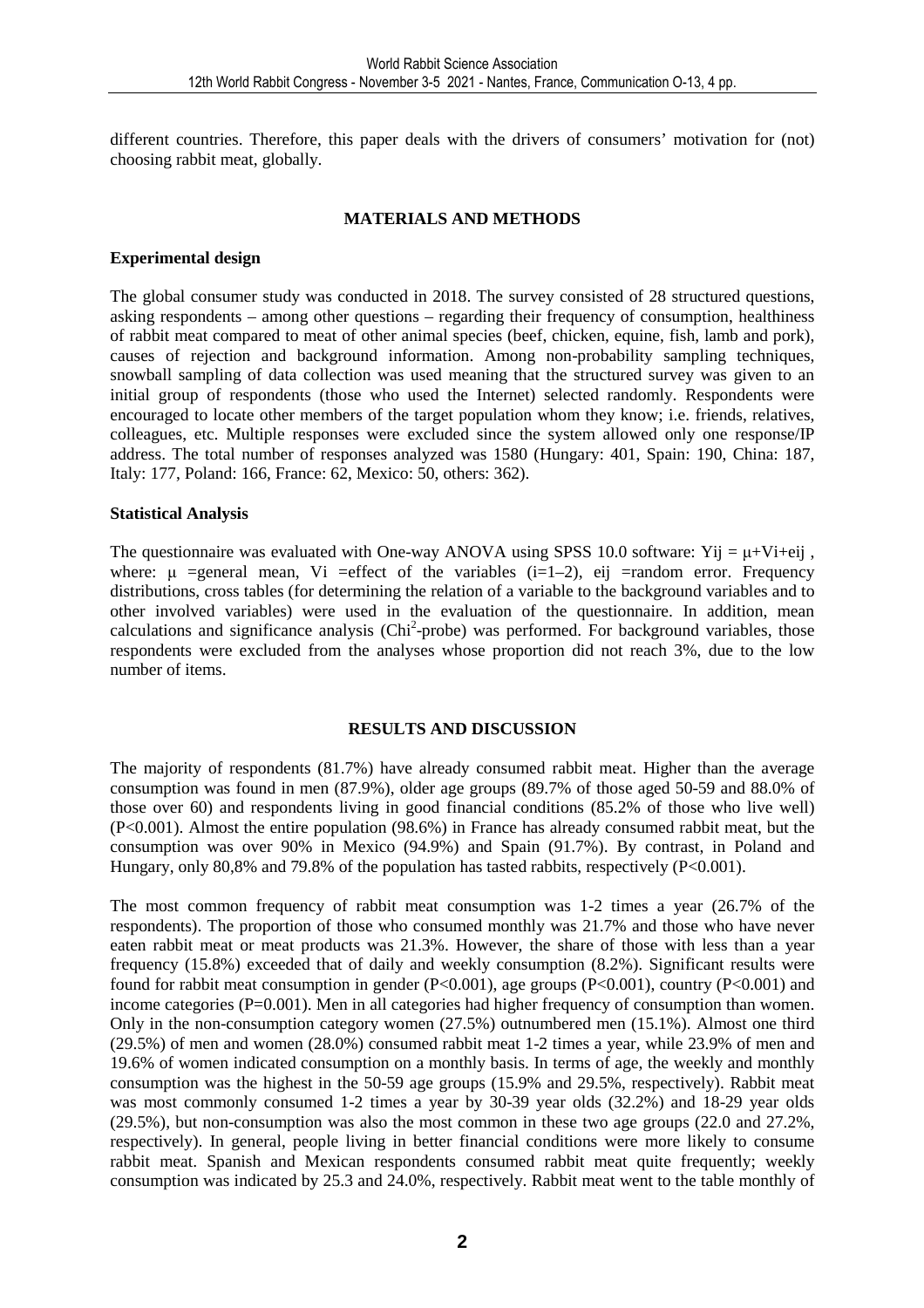38.7% of respondents in France, 38.0% in Mexico and 36.8% in Spain. On the other hand, nearly onethird (32.1%) of Chinese responses have never eaten rabbit meat.

It was also part of the research to ask what drove consumers eating rabbit meat by a multiple choice question. Results – excluding 331 "other" answers – show that rabbit meat was mainly consumed for its palatability (61.2%), as well as health reasons (31.2%), but very few consumers chose rabbit meat because they found it cheap (4.3%), or because rabbit meat was the main source of meat in the family (3.3%). Tastiness and nutritive features were considered by 56.8% of men and 45.8% of women (P<0.001). In terms of age, 49.1% of 18-29 year olds, 46.3% of the 30-39 age group, 55.3% of 40-49 year olds, 55.6% of the 50-59 age group and 47.5% of those over 60 chose rabbit meat because of its taste  $(P=0.023)$ . Regarding the settlement type, mainly respondents living in Italy (69.0%). Mexico (64.4%), France (63.8%) and Spain (60.7%) chose taste as a drive, while for Poland, China and Hungary the proportion was 56.1, 45.8 and 39.3%, respectively (P<0.001). Regarding health reasons, significant differences were found in gender (P=0.014), age (P<0.001), country (P<0.001), and type of settlement (P<0.001). Men (28.6%), the elderly (33.5%) and those living in smaller settlements (32.3% of 1-10,000 inhabitants, 30.1% of 10-100,000 inhabitants) were more likely to opt for rabbit meat for its healthiness than women (23.6%), the young (17.7% of 18-29 year-olds), capital city citizens (16.9%) and those living in cities with more than 10 million inhabitants (18.4%). Hungarians (34.3%), Mexicans (35.6%), Polish (27.8%) and Italian (27.3%) respondents choose rabbit meat because of healthy reasons, but only 10.4% of Chinese and 7.2% of French eat rabbit meat due to this reason.

Respondents considered fish and rabbit meat as the healthiest meat (39.1, 24.9%, respectively), followed by chicken, beef, lamb, pork and equine (14, 12, 5, 4 and 1%, respectively). Significant differences were found in gender and age; while 27.8% of men considered rabbit meat to be the healthiest, compared to  $22.0\%$  of women (P=0.024). A higher proportion of older age groups considered rabbit meat healthy (30.3% and 30.6% of those aged 50-59 and over 60) than the young (18.1% of 18-29 year olds) (P<0.001). While in China 30.5% of the respondents were convinced of the healthiness of fish and beef, the highest proportion of respondents in France and Spain believed that rabbit meat was even healthier (38.7% and 35.8%, respectively) than fish (25.8% and 30.5%, respectively). This rate was the highest in Mexico, with 74.0% of respondents reporting rabbit meat as the healthiest meat.

Having got to know the drivers of motivation summarized above, get to understand what the motivation is behind non-consumption. The results are shown in Table 1.

| J<br>ັ<br><b>Statement</b>                     | $\mathbf n$ | $\frac{0}{0}$ |
|------------------------------------------------|-------------|---------------|
| I do not know this meat (have never tasted it) | 118         | 34.7          |
| I have emotional reasons                       | 118         | 34.7          |
| It does not fit in my dietary habits           | 83          | 24.4          |
| I do not know where to buy it                  | 52          | 15.3          |
| I do not like it                               | 51          | 15.0          |
| I have doubts about rabbit meat                | 47          | 13.8          |
| I am a vegetarian                              | 28          | 8.2           |
| Its preparation is complex                     | 13          | 3.8           |
| I cannot afford it                             | 10          | 2.9           |
| I have religious reasons                       | 8           | 2.4           |

**Table 1**: Reasons for rejecting rabbit meat consumption (n=340)

Women and the young generation tended to reject rabbit meat because they have never tasted it (P<0.001). For emotional reasons, predominantly women (10.6%; P<0.001) and young people (8.5% of the 18-29 age group;  $P=0.008$  rejected rabbit meat, compared to men  $(1.6\%)$  and those over 60year-old (2.5%). Nine percent of Chinese, 8.3% of Italian, 7.1% of Hungarian and Polish and 4.4% of Spanish respondents did not consume rabbit meat because they felt sorry for the animal or considered